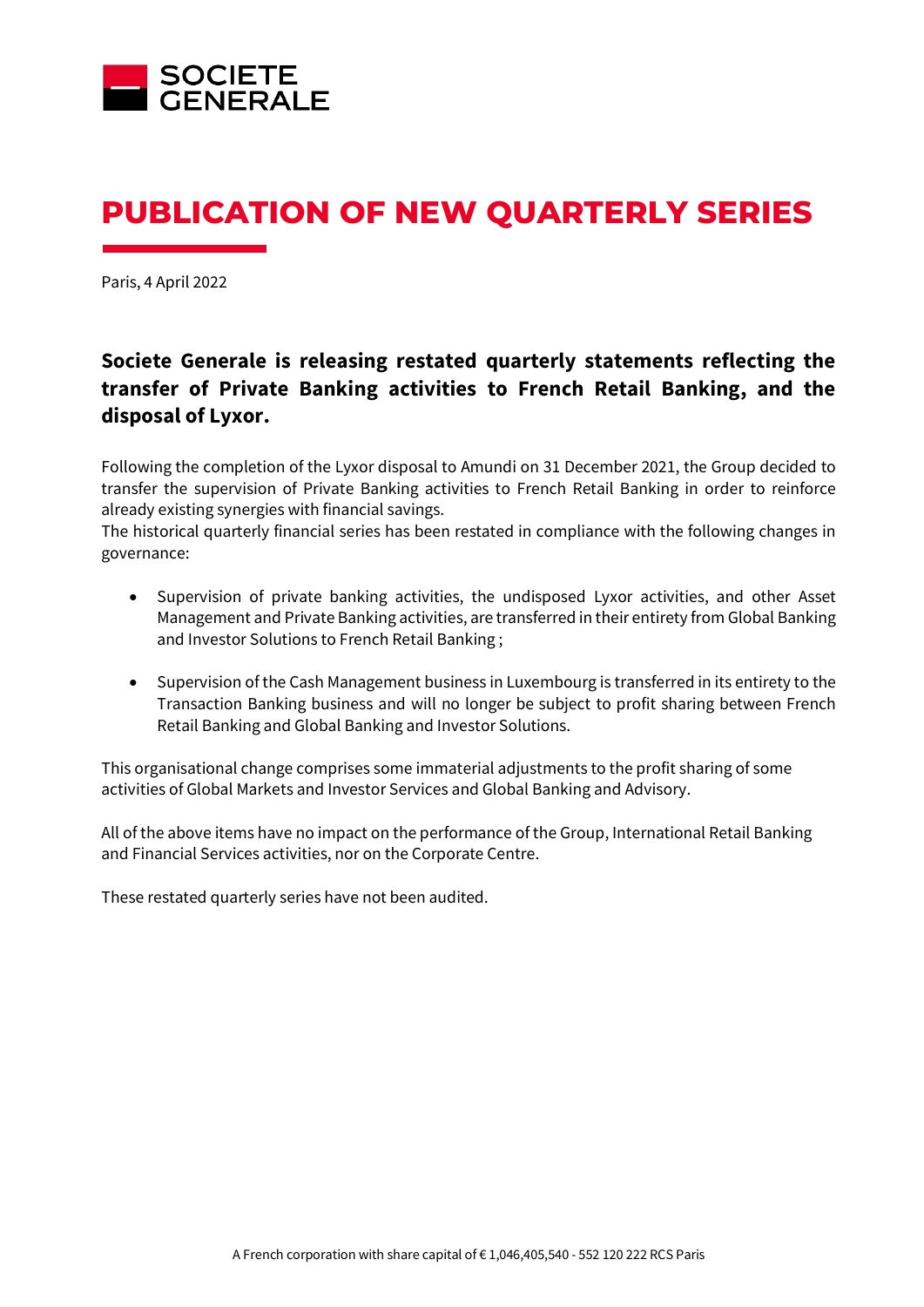#### **Appendix 1: Financial impact on French Retail Banking and Global Banking & Investor Solutions**

| In EURm                   |                                                                         | 2020   |       | 2021                 |                                                        |       |  |  |  |
|---------------------------|-------------------------------------------------------------------------|--------|-------|----------------------|--------------------------------------------------------|-------|--|--|--|
|                           | French Retail<br><b>Global Banking and Investor</b><br><b>Solutions</b> |        |       | <b>French Retail</b> | <b>Global Banking and Investor</b><br><b>Solutions</b> |       |  |  |  |
|                           | <b>Banking</b>                                                          |        | Group | <b>Banking</b>       |                                                        | Group |  |  |  |
| <b>Net Banking Income</b> | 691                                                                     | $-691$ | . .   | 712                  | $-712$                                                 |       |  |  |  |
| Operating expenses        | $-630$                                                                  | 630    |       | $-613$               | 613                                                    |       |  |  |  |
| Gross operating income    | 61                                                                      | -61    |       | 99                   | -99                                                    |       |  |  |  |
| Group net income          |                                                                         | $-11$  |       | 58                   | $-58$                                                  |       |  |  |  |

### **Appendix 2: New quarterly series**

### **French Retail Banking**

| (in millions of euros)                                          | $Q1-20$  | $Q2-20$  | Q3-20    | Q4-20       | 2020           | Q1-21        | Q2-21          | Q3-21    | Q4-21       | 2021     |
|-----------------------------------------------------------------|----------|----------|----------|-------------|----------------|--------------|----------------|----------|-------------|----------|
| <b>French Retail Banking</b>                                    |          |          |          |             |                |              |                |          |             |          |
| Net banking income                                              | 2.059    | 1.945    | 1.991    | 2.011       | 8.006          | 2.023        | 2.080          | 2.165    | 2.221       | 8,489    |
| of which private banking                                        | 265      | 273      | 236      | 243         | 1.017          | 266          | 270            | 292      | 275         | 1.103    |
| Operating expenses                                              | $-1.613$ | $-1.379$ | $-1.439$ | $-1.617$    | $-6.048$       | $-1.611$     | $-1.447$       | $-1.502$ | $-1.688$    | $-6,248$ |
| Gross operating income                                          | 446      | 566      | 552      | 394         | 1.958          | 412          | 633            | 663      | 533         | 2,241    |
| Net cost of risk                                                | $-258$   | $-450$   | $-132$   | $-294$      | $-1.134$       | $-129$       | $-8$           | $-8$     | 20          | $-125$   |
| Operating income                                                | 188      | 116      | 420      | 100         | 824            | 283          | 625            | 655      | 553         | 2.116    |
| Net income from companies accounted for by<br>the equity method |          |          | $-6$     | 3           | $-1$           | 1            | $\overline{2}$ | $-2$     | $\mathbf 0$ |          |
| Net income from other assets                                    | 131      | 5        | 3        | 12          | 151            | 3            |                | $-2$     | 21          | 23       |
| Income tax                                                      | $-95$    | $-32$    | $-131$   | $-37$       | $-295$         | $-78$        | $-174$         | $-181$   | $-159$      | $-592$   |
| Net income                                                      | 225      | 90       | 286      | 78          | 679            | 209          | 454            | 470      | 415         | 1.548    |
| O.w. non controlling interests                                  |          | 0        |          | $\mathbf 0$ | $\mathfrak{p}$ | $\mathbf{3}$ | $\Omega$       | $\Omega$ | ٠           | -2       |
| Group net income                                                | 224      | 90       | 285      | 78          | 677            | 212          | 454            | 470      | 414         | 1,550    |
| Average allocated capital                                       | 11.971   | 12.257   | 12.675   | 12.057      | 12.241         | 12.208       | 12.116         | 11.867   | 11.847      | 12.009   |

### **Global Banking and Investor Solutions**

| (in millions of euros)                                |                | Q2-20          | Q3-20          | Q4-20          | 2020           | Q1-21       | Q2-21        | Q3-21          | Q4-21        | 2021           |
|-------------------------------------------------------|----------------|----------------|----------------|----------------|----------------|-------------|--------------|----------------|--------------|----------------|
| <b>Global Banking and Investor Solutions</b>          |                |                |                |                |                |             |              |                |              |                |
| Net banking income                                    | 1,448          | 1,689          | 1,879          | 1,906          | 6,922          | 2,333       | 2,166        | 2,172          | 2,147        | 8,818          |
| Operating expenses                                    | $-1,814$       | $-1,424$       | $-1,331$       | $-1,514$       | $-6,083$       | $-1,893$    | $-1,498$     | $-1,457$       | $-1,402$     | $-6,250$       |
| Gross operating income                                | $-366$         | 265            | 548            | 392            | 839            | 440         | 668          | 715            | 745          | 2,568          |
| Net cost of risk                                      | $-333$         | $-411$         | $-55$          | $-86$          | $-885$         | $-3$        | $-15$        | $-44$          | $-3$         | $-65$          |
| Operating income                                      | $-699$         | $-146$         | 493            | 306            | $-46$          | 437         | 653          | 671            | 742          | 2,503          |
| Net income from companies accounted for by the equity | 2              | 1              | 0              | 1              | 4              | 1           | 1            | 1              | 1            | 4              |
| method                                                |                |                |                |                |                |             |              |                |              |                |
| Net income from other assets                          | 14             | $\mathbf{0}$   | 0              | $-7$           | $\overline{7}$ | 0           | $\mathbf 0$  | $\mathbf{0}$   | -9           | -9             |
| Impairment losses on goodwill                         | $\Omega$       | $\Omega$       | $\Omega$       | $\mathbf 0$    | $\mathbf 0$    | $\Omega$    | $\Omega$     | $\Omega$       | $\Omega$     | $\mathbf 0$    |
| Income tax                                            | 145            | 58             | $-110$         | 11             | 104            | $-83$       | $-142$       | $-120$         | $-107$       | $-452$         |
| Net income                                            | $-538$         | -87            | 383            | 311            | 69             | 355         | 512          | 552            | 627          | 2.046          |
| O.w. non controlling interests                        | $\overline{4}$ | 10             | $\overline{4}$ | 5              | 23             | 8           | 6            | 8              | 6            | 28             |
| Group net income                                      | $-542$         | -97            | 379            | 306            | 46             | 347         | 506          | 544            | 621          | 2.018          |
| Average allocated capital                             | 12,807         | 13,655         | 14,069         | 13,415         | 13,488         | 13,404      | 13,581       | 14,486         | 14,745       | 14,055         |
|                                                       |                |                |                |                |                |             |              |                |              |                |
| o.w. Global Markets and Investor Services             |                |                |                |                |                |             |              |                |              |                |
| Net banking income                                    | 737            | 995            | 1,239          | 1,161          | 4,132          | 1,650       | 1,390        | 1,354          | 1,256        | 5,650          |
| o.w. Equities                                         | 49             | 156            | 509            | 572            | 1,286          | 845         | 775          | 798            | 729          | 3,147          |
| o.w. Fixed Income, Currencies and Commodities         | 538            | 690            | 585            | 436            | 2,249          | 630         | 455          | 401            | 370          | 1,856          |
| o.w. Securities Services                              | 150            | 149            | 145            | 153            | 597            | 175         | 160          | 155            | 157          | 647            |
| Operating expenses                                    | $-1.303$       | $-997$         | $-932$         | $-1.101$       | $-4,333$       | $-1.363$    | $-1.032$     | $-942$         | $-964$       | $-4.301$       |
| Gross operating income                                | $-566$         | $-2$           | 307            | 60             | $-201$         | 287         | 358          | 412            | 292          | 1,349          |
| Net cost of risk                                      | $-1$           | $-26$          | $\mathfrak{p}$ | 1              | $-24$          | 1           | $-1$         | $-2$           | $\mathbf 0$  | $-2$           |
| Operating income                                      | $-567$         | $-28$          | 309            | 61             | $-225$         | 288         | 357          | 410            | 292          | 1,347          |
| Net income from companies accounted for by the equity | $\overline{2}$ | $\overline{2}$ | $\mathbf 0$    | Ó              | $\overline{4}$ | 1           | 1            | 1              | 1            | $\overline{4}$ |
| method                                                |                |                |                |                |                |             |              |                |              |                |
| Net income from other assets                          | 14             | $\mathbf 0$    | 1              | $\overline{4}$ | 11             | $\mathbf 0$ | $\mathbf{1}$ | $\mathbf 0$    | -9           | $-8$           |
| Impairment losses on goodwill                         | $\mathbf 0$    | $\mathbf 0$    | $\mathbf 0$    | $\mathbf 0$    | $\mathbf 0$    | $\mathbf 0$ | $\mathbf 0$  | 0              | $\bf 0$      | $\pmb{0}$      |
| Income tax                                            | 111            | 6              | $-62$          | -9             | 46             | $-66$       | $-83$        | $-75$          | $-60$        | $-284$         |
| Net income                                            | $-440$         | $-20$          | 248            | 48             | $-164$         | 223         | 276          | 336            | 224          | 1,059          |
| O.w. non controlling interests                        | $\overline{4}$ | 10             | $\overline{4}$ | 5              | 23             | 8           | 6            | 8              | 5            | 27             |
| Group net income                                      | $-444$         | $-30$          | 244            | 43             | $-187$         | 215         | 270          | 328            | 219          | 1,032          |
| Average allocated capital                             | 7,334          | 8,210          | 8,331          | 7,909          | 7,946          | 7,714       | 7,639        | 8,215          | 8,401        | 7,993          |
|                                                       |                |                |                |                |                |             |              |                |              |                |
| o.w. Financial and Advisory                           |                |                |                |                |                |             |              |                |              |                |
| Net banking income                                    | 661            | 654            | 587            | 681            | 2,583          | 635         | 720          | 754            | 820          | 2,929          |
| Operating expenses                                    | $-466$         | $-386$         | $-358$         | $-366$         | $-1,576$       | $-483$      | $-425$       | 468            | $-389$       | $-1,765$       |
| Gross operating income                                | 195            | 268            | 229            | 315            | 1,007          | 152         | 295          | 286            | 431          | 1,164          |
| Net cost of risk                                      | $-332$         | $-385$         | $-57$          | $-87$          | $-861$         | $-4$        | $-14$        | $-42$          | $-3$         | $-63$          |
| Operating income                                      | $-137$         | $-117$         | 172            | 228            | 146            | 148         | 281          | 244            | 428          | 1,101          |
| Net income from companies accounted for by the equity | 0              | $-1$           | 0              | 1              | 0              | 0           | 0            | 0              | $\Omega$     | 0              |
| method                                                |                |                |                |                |                |             |              |                |              |                |
| Net income from other assets                          | 0              | $\Omega$       | $-1$           | $-2$           | $-3$           | $\Omega$    | $\Omega$     | $-1$           | $\Omega$     | $-1$           |
| Impairment losses on goodwill                         | $\mathbf 0$    | $\bf 0$        | $\pmb{0}$      | $\mathbf 0$    | $\mathbf 0$    | $\Omega$    | $\mathbf 0$  | 0              | $\bf 0$      | $\pmb{0}$      |
| Income tax                                            | 35             | 52             | $-46$          | 23             | 64             | $-17$       | $-56$        | $-41$          | $-41$        | $-155$         |
| Net income                                            | $-102$         | $-66$          | 125            | 250            | 207            | 131         | 225          | 202            | 387          | 945            |
| O.w. non controlling interests                        | $\Omega$       | $\theta$       | $\Omega$       | $\theta$       | $\Omega$       | $\theta$    | 0            | 0              | $\mathbf{1}$ | $\mathbf{1}$   |
| Group net income                                      | $-102$         | -66            | 125            | 250            | 207            | 131         | 225          | 202            | 386          | 944            |
| Average allocated capital                             | 5.404          | 5,378          | 5,668          | 5,435          | 5.472          | 5,596       | 5.844        | 6.186          | 6.258        | 5,971          |
|                                                       |                |                |                |                |                |             |              |                |              |                |
| o.w. Lyxor (disposed activities)                      |                |                |                |                |                |             |              |                |              |                |
| Net banking income                                    | 50             | 40             | 53             | 64             | 207            | 48          | 56           | 64             | 71           | 239            |
| Operating expenses                                    | $-45$          | $-41$          | $-41$          | $-47$          | $-174$         | 47          | $-41$        | $-47$          | $-49$        | $-184$         |
| Gross operating income                                | 5              | $-1$           | 12             | 17             | 33             | 1           | 15           | 17             | 22           | 55             |
| Net cost of risk                                      | $\mathbf 0$    | $\mathbf 0$    | $\mathbf 0$    | $\mathbf 0$    | $\mathbf 0$    | 0           | $\mathbf 0$  | 0              | $\mathbf 0$  | $\pmb{0}$      |
| Operating income                                      | 5              | $-1$           | 12             | 17             | 33             | 1           | 15           | 17             | 22           | 55             |
| Net income from companies accounted for by the equity | 0              | 0              | 0              | 0              | 0              | 0           | $\Omega$     | 0              | 0            | 0              |
| method                                                |                |                |                |                |                |             |              |                |              |                |
| Net income from other assets                          | $\mathbf{0}$   | $\mathbf 0$    | 0              | $-1$           | $-1$           | $\mathbf 0$ | $-1$         | 1              | $\mathbf 0$  | $\pmb{0}$      |
| Impairment losses on goodwill                         | $\overline{0}$ | $\mathbf 0$    | $\mathbf 0$    | $\mathbf 0$    | $\mathbf 0$    | $\mathbf 0$ | $\mathbf 0$  | $\mathbf 0$    | $\mathbf 0$  | $\mathbf 0$    |
| Income tax                                            | $-1$           | $\mathbf{0}$   | $-2$           | $-3$           | $-6$           | 0           | $-3$         | $\overline{4}$ | $-6$         | $-13$          |
| Net income                                            | 4              | $-1$           | 10             | 13             | 26             | 1           | 11           | 14             | 16           | 42             |
| O.w. non controlling interests                        | 0              | 0              | 0              | 0              | 0              | 0           | 0            | 0              | 0            | 0              |
| Group net income                                      | 4              | $-1$           | 10             | 13             | 26             | 1           | 11           | 14             | 16           | 42             |
| Average allocated capital                             | 65             | 64             | 63             | 67             | 65             | 90          | 93           | 81             | 83           | 87             |
|                                                       |                |                |                |                |                |             |              |                |              |                |